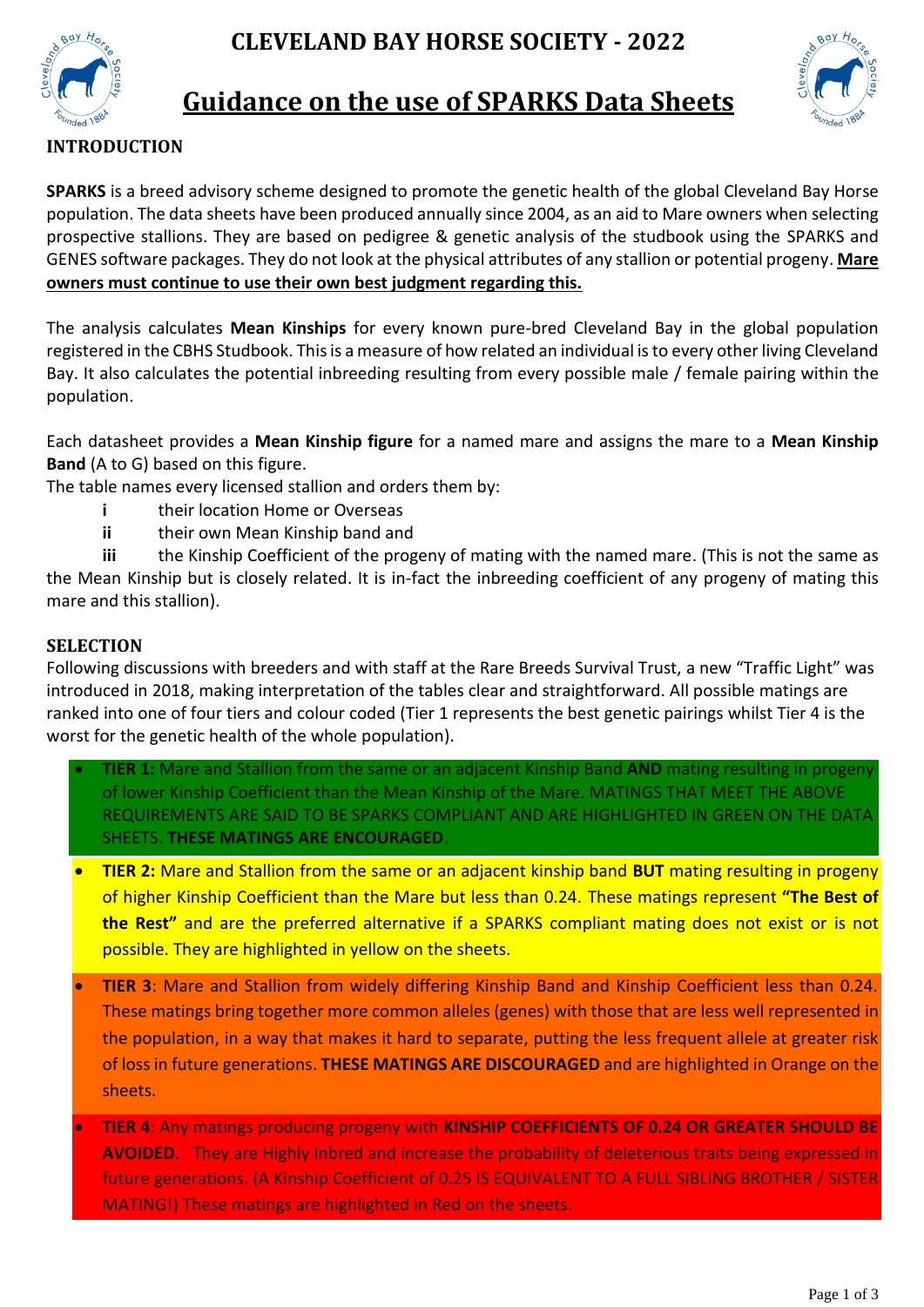

# **CLEVELAND BAY HORSE SOCIETY - 2022**



# **Guidance on the use of SPARKS Data Sheets**

**It should be noted that the "tiering" is an assessment of the merit of pairing of two animals and is not an endorsement or criticism of the genetic makeup or quality of either of the individuals.**

### **THE AIMS AND SUCCESS OF THE PROJECT**

- The retention and maximising of genetic diversity of the whole population
- The reduction of the rate of increase in inbreeding and maintaining it at a minimum (zero is not possible)
- The avoidance of mixing more common alleles with less common ones (mixing of rare bloodlines with more common ones)
- The direct effect of achieving the above will be maximising the Effective Population Size, which is a wellaccepted measure of the genetic health of any population.
- Information will be freely distributed on an annual basis to enable breeders to work towards these goals.
- By adopting these strategies, we hope to prevent the loss of genetic diversity and increasing levels of inbreeding that are inherent problems in rare breeds. This in turn should help avoid future problems of increasing infertility, foal mortality, deformity and other genetically linked phenomena.
- The graph below shows the improvement in Effective Population Size over the period 2000 to 2022 with current Effective Population Size measured from rate of increase in inbreeding in excess of 200 for the first time in over 100 years.



#### **ARTIFICIAL INSEMINATION**

Feedback from breeders has highlighted the need for information on the availability of stallions by artificial insemination. We have tried to indicate whether a stallion is available by fresh or frozen semen, and which countries frozen semen is available for export to. Contact details for stallion owners can be found in current Society publications or on the CBHS website<http://www.clevelandbay.com/stallions>.

The datasheets contain Kinship data relating to some stallions that are now deceased, that are known to or may have frozen semen still available. This information is provided so breeders have the broadest possible picture of mating choices. Please note that appearance of the existence of stored semen on the sheets is no guarantee of availability.

### **MEAN KINSHIP OF PROGENY**

The use of datasheets since 2004 has highlighted the subtle difference between Mean Kinship of parents and Kinship Coefficient of progeny. Until new animals are registered and entered onto the system, we cannot calculate their Mean Kinship or Kinship Band. This highlights the importance of prompt registration of purebred foals. Owners are advised to follow the above guidelines in making breeding choices, as they continue to